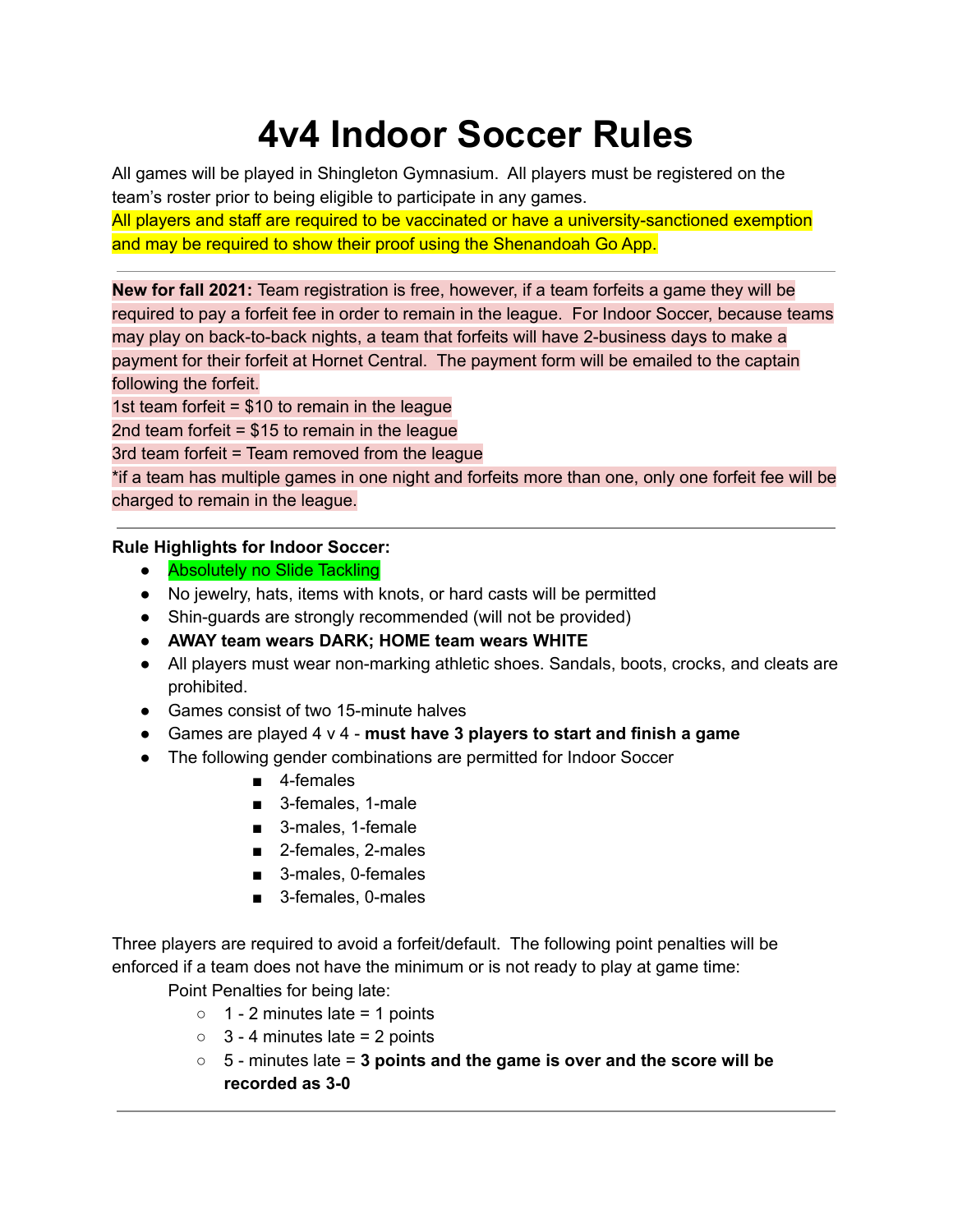**Official Game:** The game consists of two 15-minute halves (running time) with up to a 3-minute halftime.

- During the regular season, a 2-minute overtime period will be played, if a team has more goals at the conclusion of the 2-minute period, they will be the winners. If it is still tied after the 2-minute period, the game will end in a tie.
	- During the postseason, there will be up to two 2-minute overtime periods played. If the score remains tied after each of the two periods, a sudden death overtime will take place (first goal wins).

## **Game Play:**

- The ball will be placed at midcourt at the start of each half and after all goals.
	- Kickoffs are indirect kicks and do not need to travel forward.
- Slide tackling and contact are not allowed and results in fouls. If the infraction is deemed intentional (with contact) a red card will be issued.
- There are no goalkeepers in indoor soccer.
	- No players from either team are permitted within the 9-foot goal area (marked with royal blue tape).

**Substitutions:** may be made at any time. Subs must enter from their defensive end line. Unlimited substitutions may be made at any time, including during a "live" ball situation – except during free kicks. Violation of the substitution rule results in an indirect kick from the spot of the dead ball and possibly a yellow card for unsportsmanlike conduct (if this has been a persistent act throughout the game by the offending team).

● Team "benches" will be located in two areas and will switch at halftime. Teams will be located in the back right corner (near the rear exit) and in the front left corner, near the front exit. This is the only open space for teams. Subs must take place at these locations.

**Playing Area:** The playing area (field) will be located within Shingleton Gym. The playing surface will have no out of bounds on the sidelines, however, there will be absolutely no contact permitted within 3-feet of wall and curtain.

- Goals will be placed against the bleachers and on the opposite wall on the darkest coloring of the floor
- Teams will switch sides at halftime
	- Teams do not change sides if an overtime period is required

**Boundaries:** The following locations are considered out of bounds and will result in an indirect kick for the opposing team

- Ceiling
- Basketball Hoops
- Side wall above the blue paint
- Side curtain above the dark red
- Both end walls/bleachers
- A ball coming to rest within the 9-foot goal area